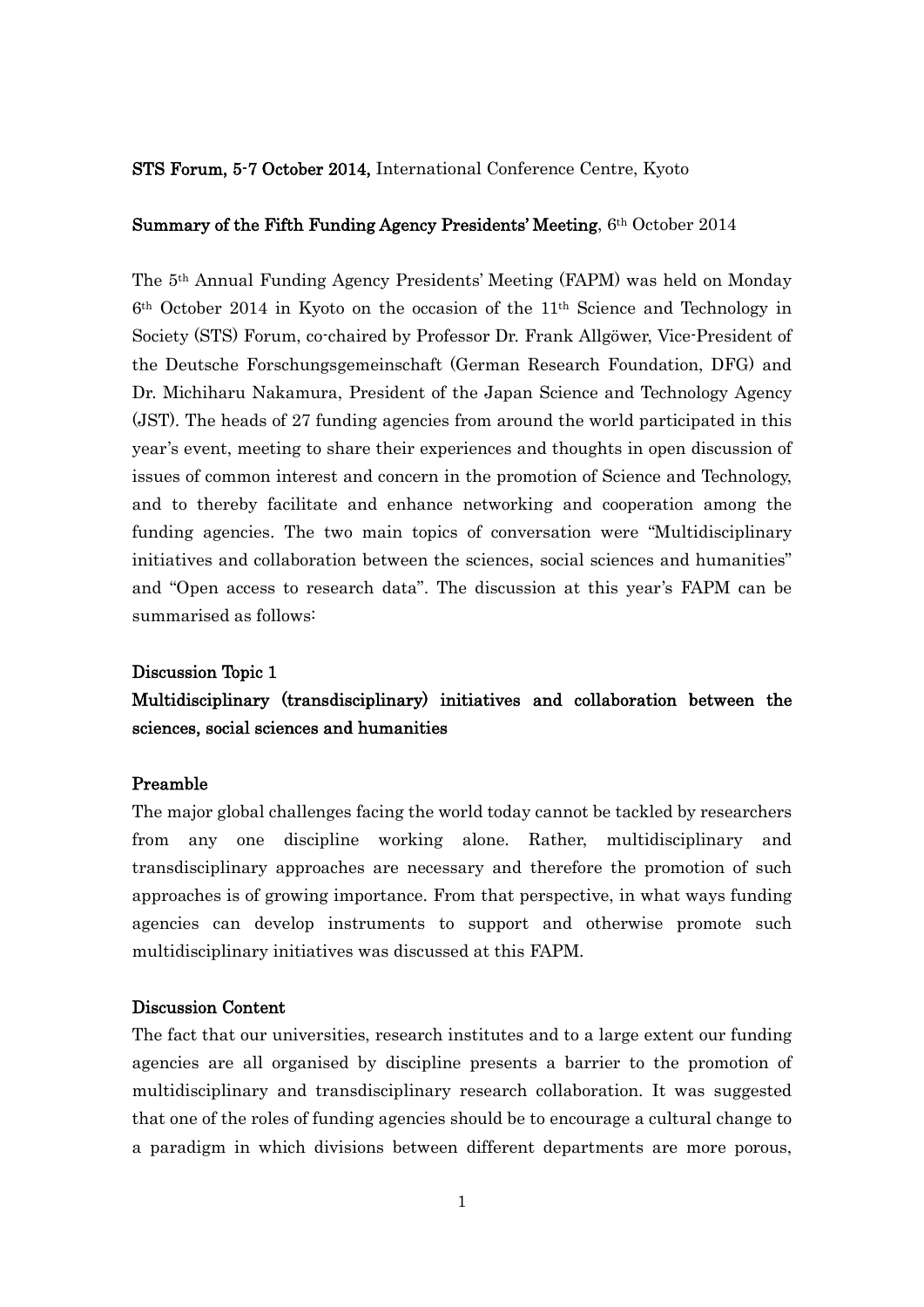allowing greater cross-discipline interaction. Several examples of institutions without departmental organisation were mentioned, such as the Okinawan Institute of Science and Technology where all research is multidisciplinary in nature. Multidisciplinary participation and training of young researchers is particularly important for the development of their future research capacities, and several cases of effective multidisciplinary training, such as compulsory training in social science practices for undergraduate natural scientists, were also brought up.

One particular difficulty mentioned in the promotion of multidisciplinary research was in the formation of review panels appropriate to assess the quality of proposals for research covering several disciplines. It was suggested that funding agencies should build in the required flexibility to their review processes to address this issue, enabling review panels to comprise the broad expertise necessary for thorough and effective evaluation.

It was suggested that it is the responsibility of funding agencies to implement "top-down" approaches to clearly present the added value expected of multidisciplinary research, to design and make available funding instruments to support multidisciplinary and transdisciplinary research, and to allocate those instruments significant proportions of overall budget suitable to clearly indicate their relative importance. To complement those approaches, funding agencies should also work to raise awareness of the need for collaboration across disciplines from the "bottom up", through the organisation of workshops and seminars. In addition, funding agencies have a role to play in the promotion and provision of appropriate training, facilities, infrastructure and collaboration platforms to facilitate multidisciplinary collaboration.

## Discussion Topic 2 Open access to research data (other than publication)

### Preamble

Against the backdrop of the global research landscape, ensuring greater availability of research data is highlighted as never before for its potential to improve validation as well as efficiency of worldwide research efforts. There is already an established trend to make more publicly available research results that are published in academic journals, and many funding agencies have already implemented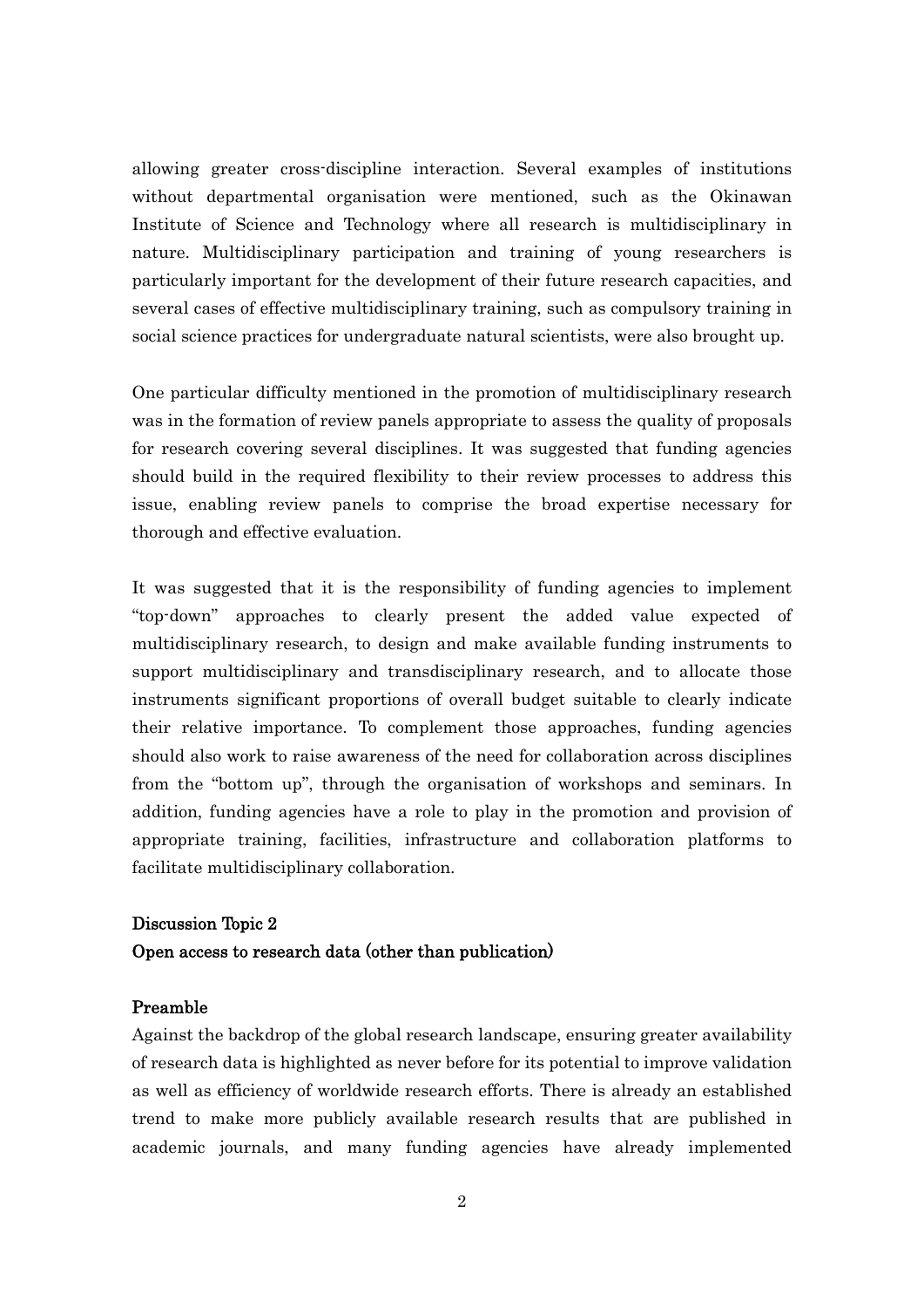appropriate responses to that demand. At this FAPM however, it was discussed how funding agencies can fulfil an important role in promoting the open accessibility of research data that are not published in journals.

## Discussion Content

The basic principles that knowledge should be the property of mankind and therefore that research that is supported by public funding should as far as possible be accessible to the public are well established. Furthermore, general acknowledgement of the numerous potential benefits of openly sharing data within the research community: greater efficiency, elimination of duplicated effort, increased transparency and reliability of research activities, has already led to the formation of bottom-up international data-sharing enabling initiatives and data-sharing platforms which deserve the active support of funding agencies, such as the Research Data Alliance (RDA), European Bioinformatics Institute (EBI) and European Life-Sciences Infrastructure for Biological Information (ELIXIR). Data sharing is also expected to be vital in response to new waves of science (Science 2.0), such as research driven by modelling and simulation and big-data informatics.

However, despite the successes of several initiatives established to enable the advantages of sharing data among researchers, it was agreed that many questions remain regarding how best to implement open data-sharing. Most importantly: Who should be the driving force for open accessibility? Who should be responsible for managing, annotating, standardising and storing shared data and how can that be achieved effectively? Should all raw data as well as metadata be made accessible (essentially, there is no such thing as "negative data" as any information may be of interest to other researchers for tackling new questions and gaining new answers)? Should it be made compulsory for researchers to share their data? Moreover, the risk of losing public trust in scientific research if results cannot be replicated by other researchers reusing the same data should also be considered. Data sharing therefore remains a controversial topic, with several issues unaddressed and different stakeholders having differing priorities, requiring the establishment of carefully-considered guidelines and regulations. Moreover, regulations and data management must be appropriate to different areas of research, but without creating barriers that would detract from data reusability in other disciplines.

In order to address these issues, it was agreed that much could be learned from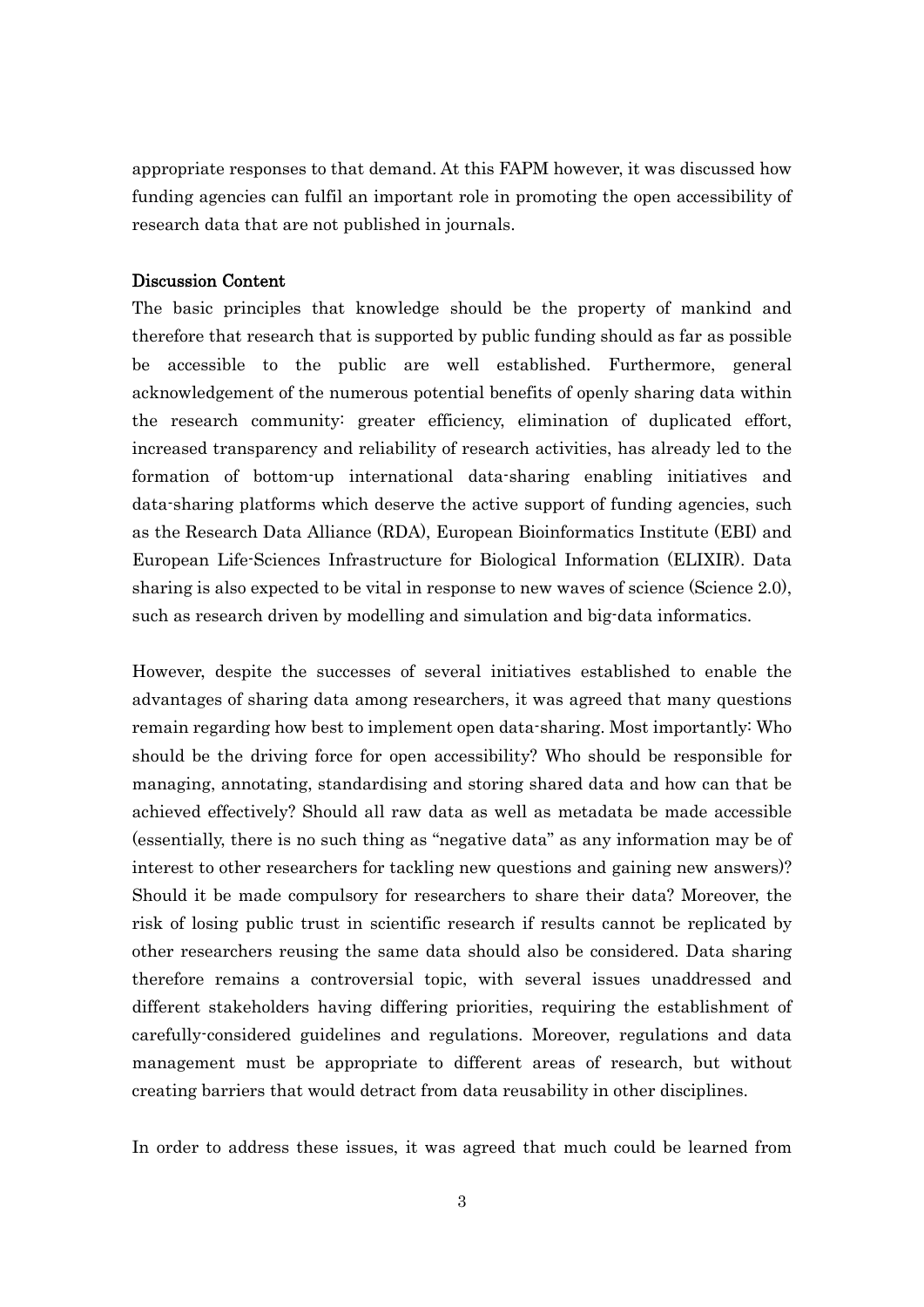existing initiatives and research fields in which data sharing is a common practice, such as astrophysics. To facilitate that learning process, it was suggested that funding agencies should engage in thorough consultation with a wide range of relevant stakeholders to identify the most pressing concerns and solutions, and should continue to raise awareness among their research communities of the benefits of data sharing through organisation of workshops and symposia.